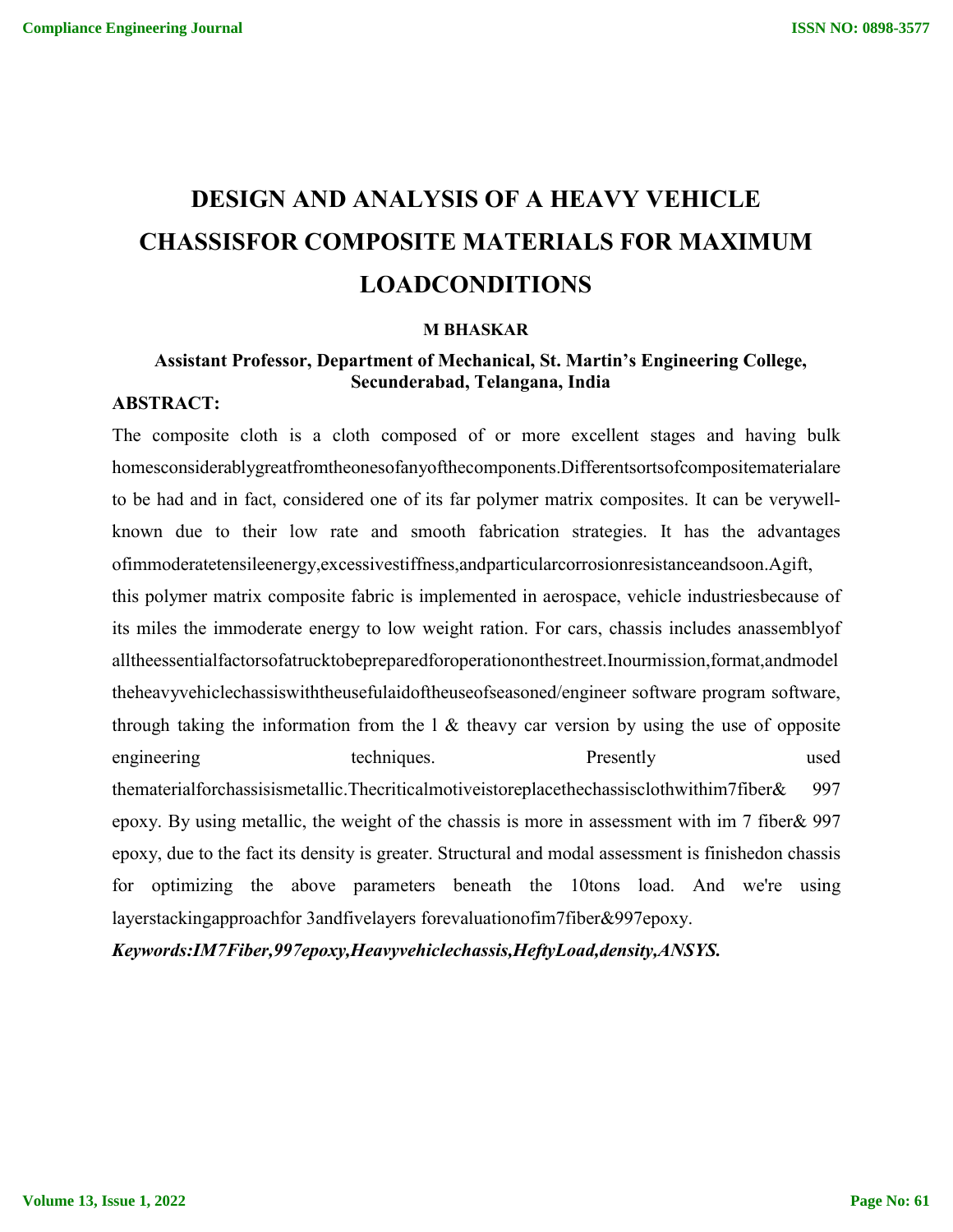#### **1. INTRODUCTION:**

e

Automotive chassisis aFrench word thatgrows to be to begin with used to representthe smooth shape. It is a skeletal body onwhichnumerousmechanical elementsjustliketheengine,tires,axleassembli es,brakes,guidance and loads of others. Are bolted.

Itgivespowerandbalancetotheautomobileinre markableconditions.Atthetimeofmanufacturi ng,theframeofanautomobileisflexibly meldedconstantwith the form ofchassis. Automobile chassis is ordinary theymadefrommoderatesheetsteelorcomposit eplastics. It gives the electricity wanted forsupportingvehicularcomponentsandpaylo ad placed upon it. Automotive chassisorautomobilechassisallowsprotective avehicle rigid, stiff and unbending. It ensureslowlevelsofnoise,vibrations,andharsh nessatafewdegreeswithinthevehicle.Theappe aring method the body is flexibly boltedto the chassis. This aggregate of the frameand body plays a selection of capabilities. Itabsorbs the reactions from the actions of theengine and axle, gets there movement forcesof the wheels in acceleration and braking,absorbs aerodynamic wind forces and

streetshocksthruthesuspension,andabsorbsth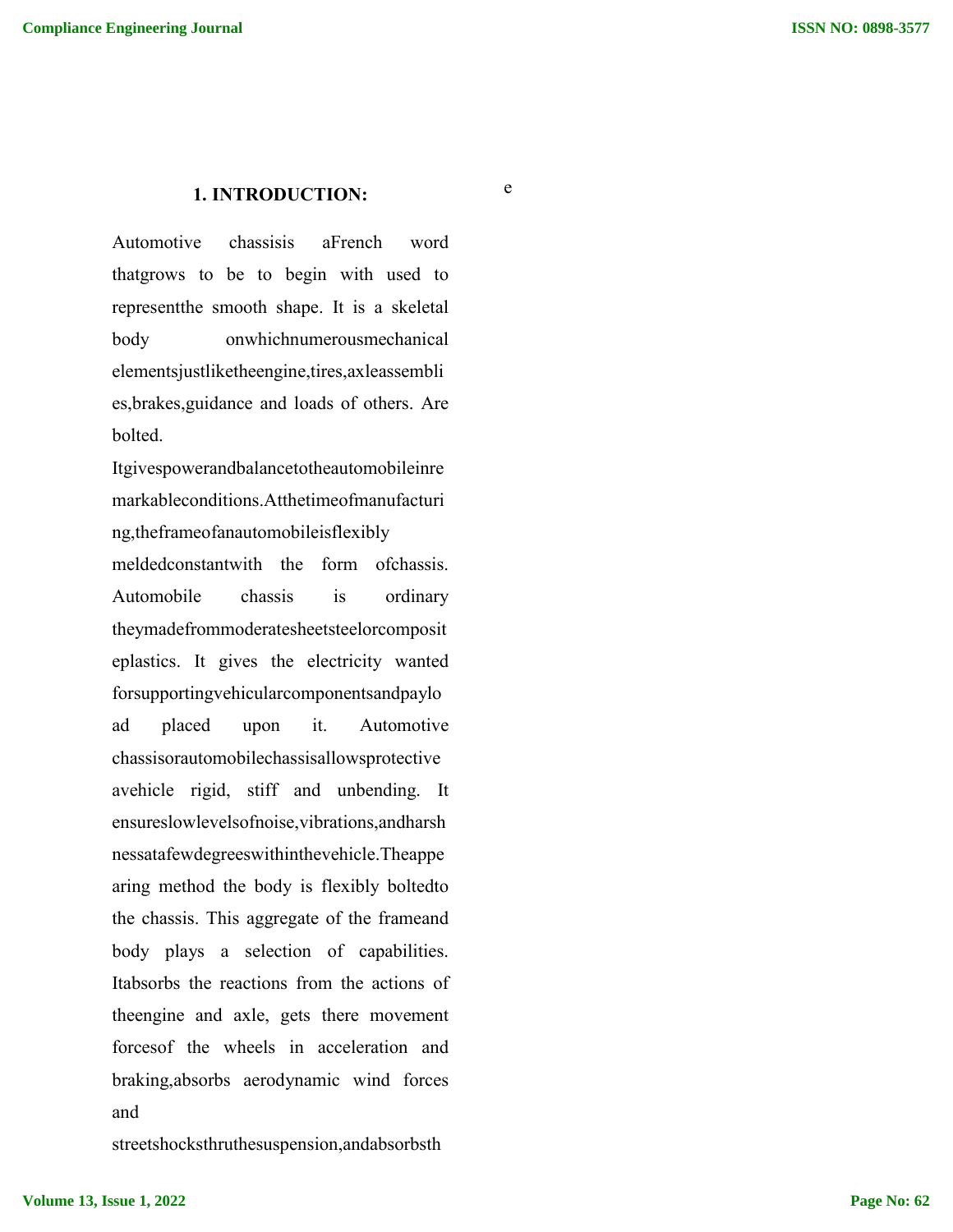important power of impact in the occasion ofa twist of destiny. There has been a sluggishshift in present day-day small car designs.There has been a fashion in the course ofmixing the chassis body and the body rightinto an unmarried structural element. In thisgrouping, the steel body shell isbolsteredwith braces that make it rigid sufficient tostandasplentyastheforceswhichisprobabl yfinishedtoit.Togatherhighernoiseisolationdevelopments,separateframes are used for unique automobiles. Thepresence of heavier-gauge steel componentsincutting-

edgeseparateframedesignsmoreover has a dishonest to restrict intrusionin injuries. Automobile chassis without thewheelsandone-of-a-

kindenginecomponentsisknownasaframe.A utomobileframesprovidepowerandversatilit ytotheautomobile. The spine of any car, it is

theassistingframetowhichthebodyofanengi ne, axle assemblies are affixed. Tie barswhichmightbeprobablevitalcomponent sofautomobileframesarefastenersthatbindo ne-of-a-

typevehicleelementstogether.Automotivefr amesarebasicallyamanufacturedfrommetall ic.Aluminumiseach other uncooked cloth

that has more andmoregrowingtobewellknownfor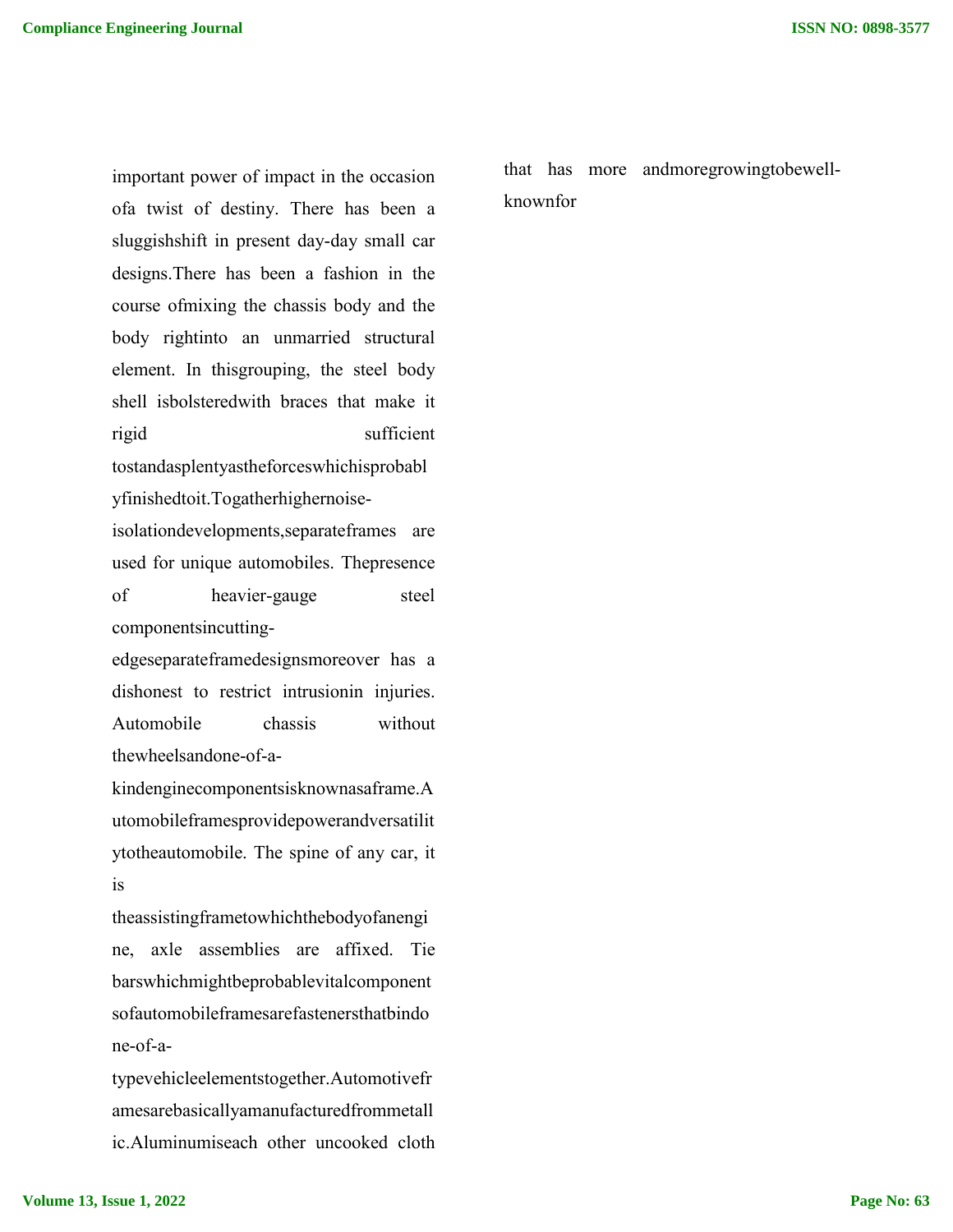producingthenice'sautomobileframes.Inanaut omobile, the front body is difficult andspeedyofmetaladditivesthatformtheframe workwhichmoreoverenablesthefrontwheels.

### **2. RELATEDSTUDY:**

If feasible, one of the excellent strategies tobeautifyuponalayoutistomakesurethatthem ostappropriatesubstancesaregettingused.Stee l, as an example, is to be had in diversegrades, and rebuilding a chassis the use of ahighergradewilldeliver electricitybeets-

Indragracing,thechassisofacompetingautomo bilewanttobecraftedfromaminimum grade of metallic in case you needtorunmakecertaincommands.Anothersui tableinstanceofthisisintubing;themostinexpe nsivemannertomaketubingistotakeaflatsheeto fmetallic,rollitintoshape,afterwhichweld theseam(suchtubesarereferredto as electrically powered resistance welded,or ERW- the picture on the left indicates atool usedto try thison an agencyscale).However,thisseammaybeanincl inedthing,and so extruding out a tube in an unmarried(seamless) piece is most wellknown.

Giventhatmaximumofthetime,anareabodychassisisbuiltforaspecialized-reason, seamless tubing is probably used, and this ismore relevant even as constructing greateradditiveswhichconsistofrollcages.Ave hicle without a body is known as Chassis.The additives of the auto like Power plant,TransmissionSystem,Axles,Wheelsand tire, Suspension, Control-ling Systems likeBraking, Steering and so on., and moreoverelectricmachinefactorsaresetupatth eChassisframe.Itisthemainmountingforallthe components collectively with the frame.So it's also called as Carrying Unit. In thisshapeofchassis,theframeismadeasasepara teunitandthenjoinedwithladderframe. It allows all the systems in a vehiclewhichincorporatestheEngine,Transmi ssiondevice,Steering tool,Suspensiontool.



**Fig.2.1.Conventionalchassisorframefullchassis.**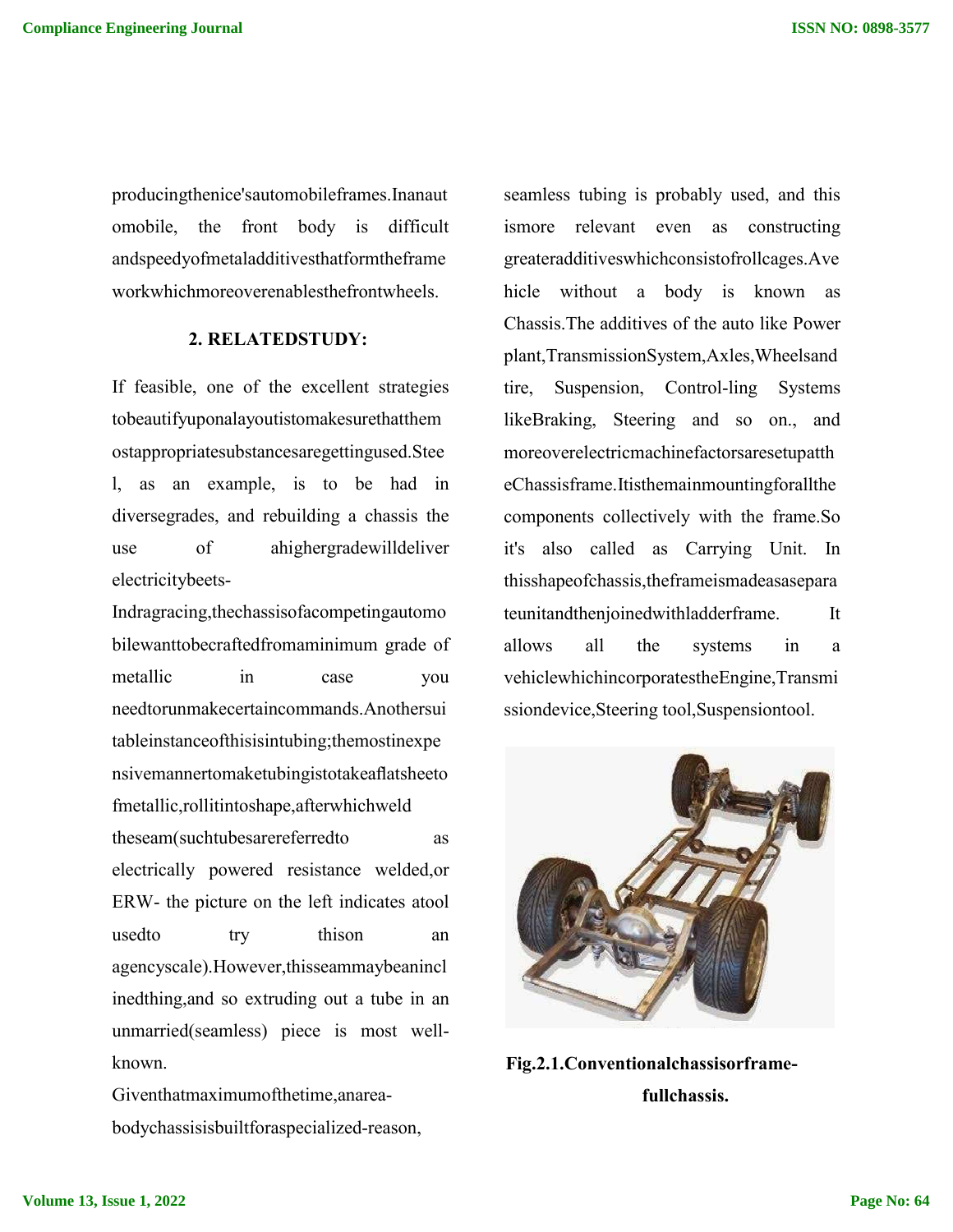#### **3. DESIGNANDMETHODOLOGY:**

CADisacriticalcommercialenterpriseartwork appreciablyusedinplentyofprograms,inclusiv eofautomobile,shipbuilding,andaerospaceind ustries,enterpriseandarchitecturalformat,pros thetics, and lots of more. CAD is alsowidelyusedtosupplylaptopanimationforp cpicturesinmovies,advertisingandmarketing, and technical manuals. The gift-day ubiquity and power of laptop structuressuggestthatevenperfumebottlesand shampoo dispensers are designed the use ofstrategies exceptional through engineers ofthe1960s.Becauseofitslargefinancialsignifi cance, CAD has been a prime usingstress for studies in computational geometry,computersnapshots(eachhardwarea ndsoftware program), and discrete differentialgeometry.



Pro/ENGINEER Wildfire is regularin 3 dproductdesign,impartingenterprisepredominantproductivenessgearthatpromote top notch practices in layout at thesame time as making sure compliance at thesideofyourcorporationandorganisationreq uirements.IntegratedPro/ENGINEERCAD/C AM/CAEanswerspermityoutolayoutquickert haneverontheidenticaltimeasmaximizinginno vationandfirstrate, inthelong run, create brilliantproducts.



**Fig.3.2.SUPPORTCHANNEL.**

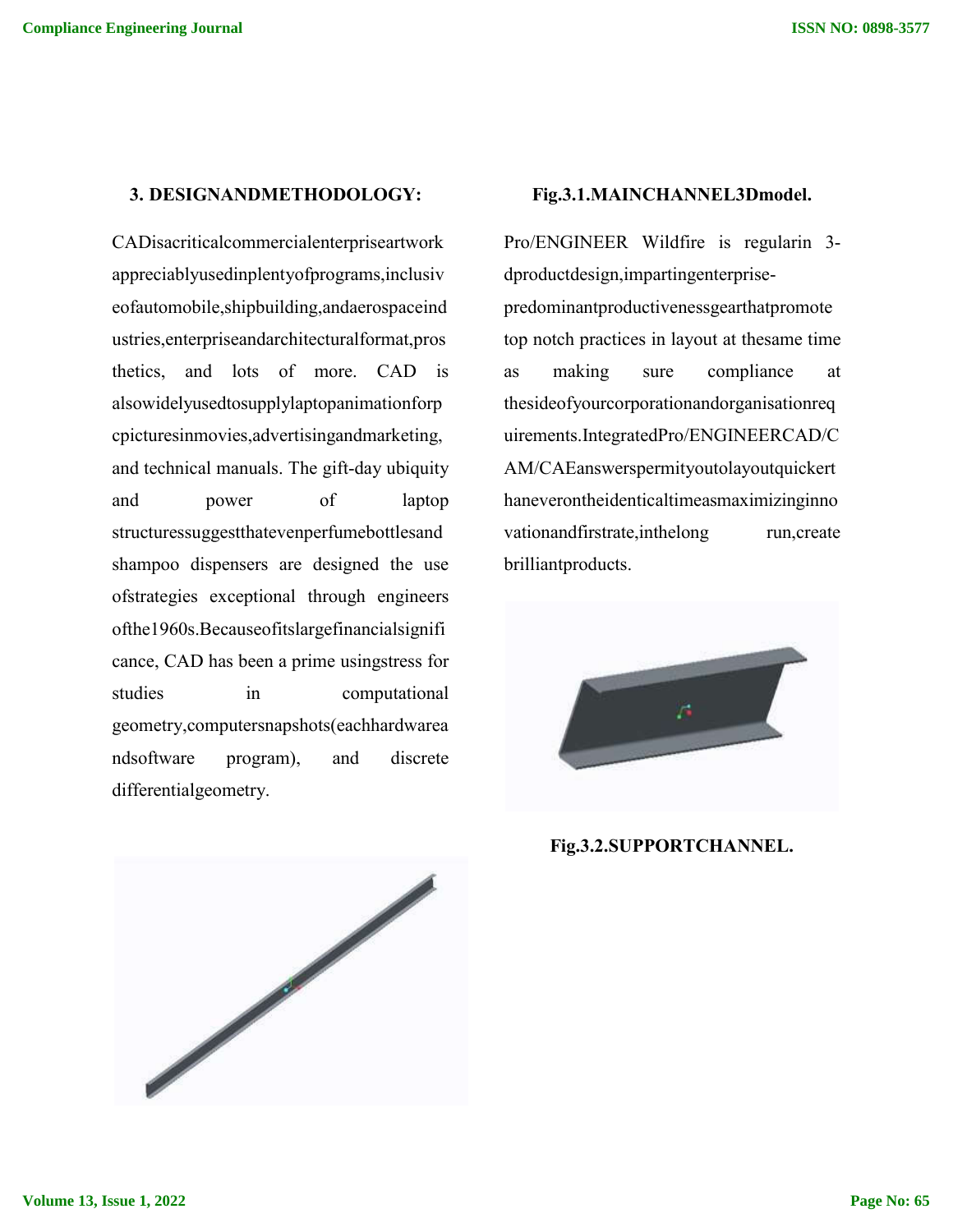

**Fig.3.3.ASSEMBLYmodel.**

### **4. ANALYSISRESULTS:**

Finite ElementMethod (FEM)islikewisereferredtoasFiniteElementA nalysis(FEA).FiniteElementMethodisafunda mentalassessmentmethodforresolvingandsub stituting complex troubles with the aid oflessdifficultones,obtainingapproximatesol utionsFiniteelementmethodbeingabendy device is applied in several industriestoremedynumerousrealisticenginee ringtroubles.Infinitedetailmethod,it'sfarviabl etogeneratetherelative results.



**Fig.4.1.modeldiagraminANSYS.**

ANSYSMechanicalisafinitedetailassessment device for structural assessment,together with linear, nonlinear and dynamicresearch. This computer simulation productoffers finite factors to version behavior andpermitsclothmodelsandequationsolversfo ranintensivefashionofmechanicallayoutissue s.ANSYSMechanicalfurthermoreincludesthe rmalevaluationandcoupledphysicsskillsconcerningacoustics,piezoelectr

ic,thermal–structuralandthermo-electric poweredassessment.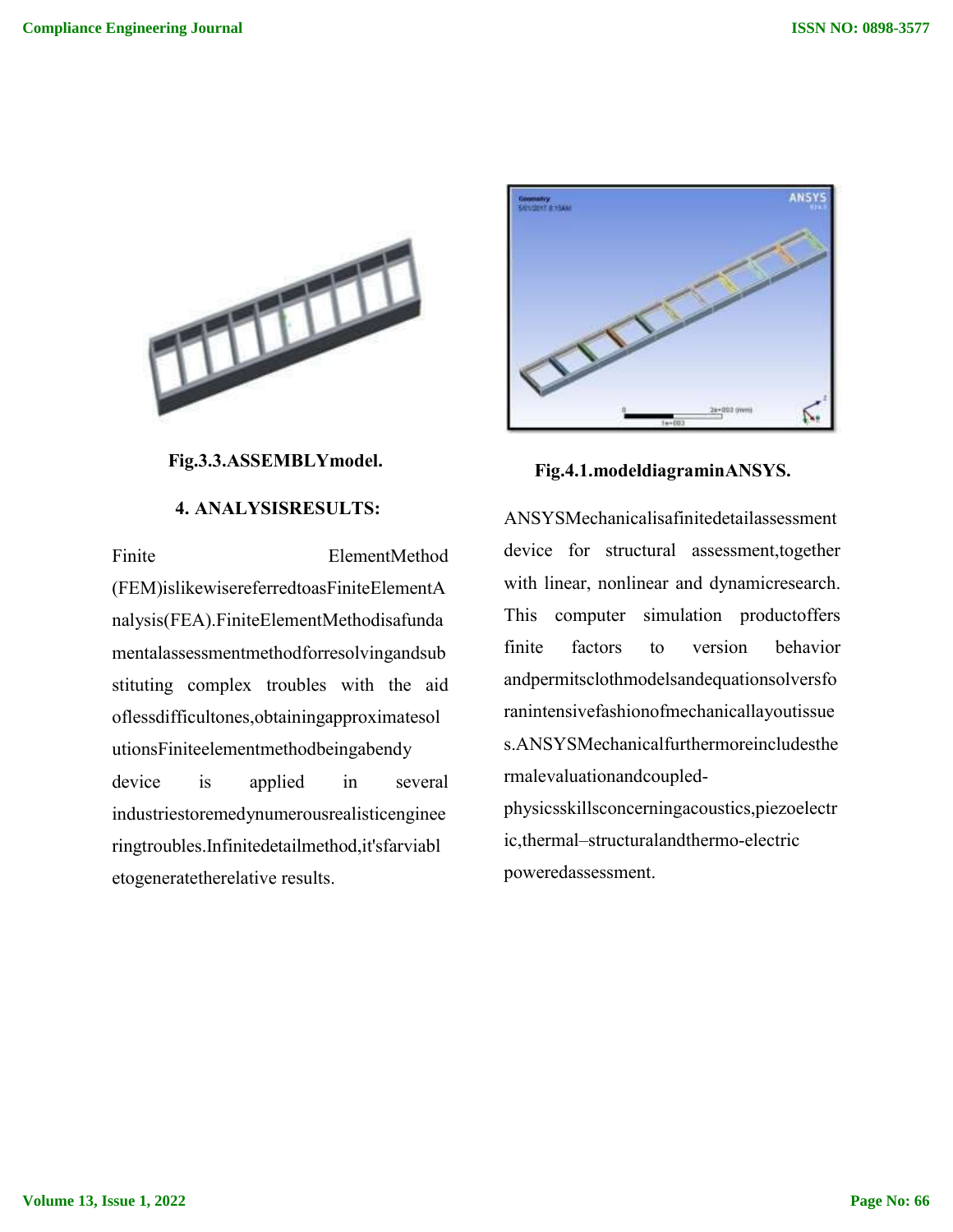

**Fig.4.2.Totaldeformationmodel.**





# **CARBONSTEEL:**



**Fig4.3. VON-MISESSTRAIN.**

# **MATERIAL-IM7FIBER:**



**Fig.4.5.VON-MISESSTRESS.**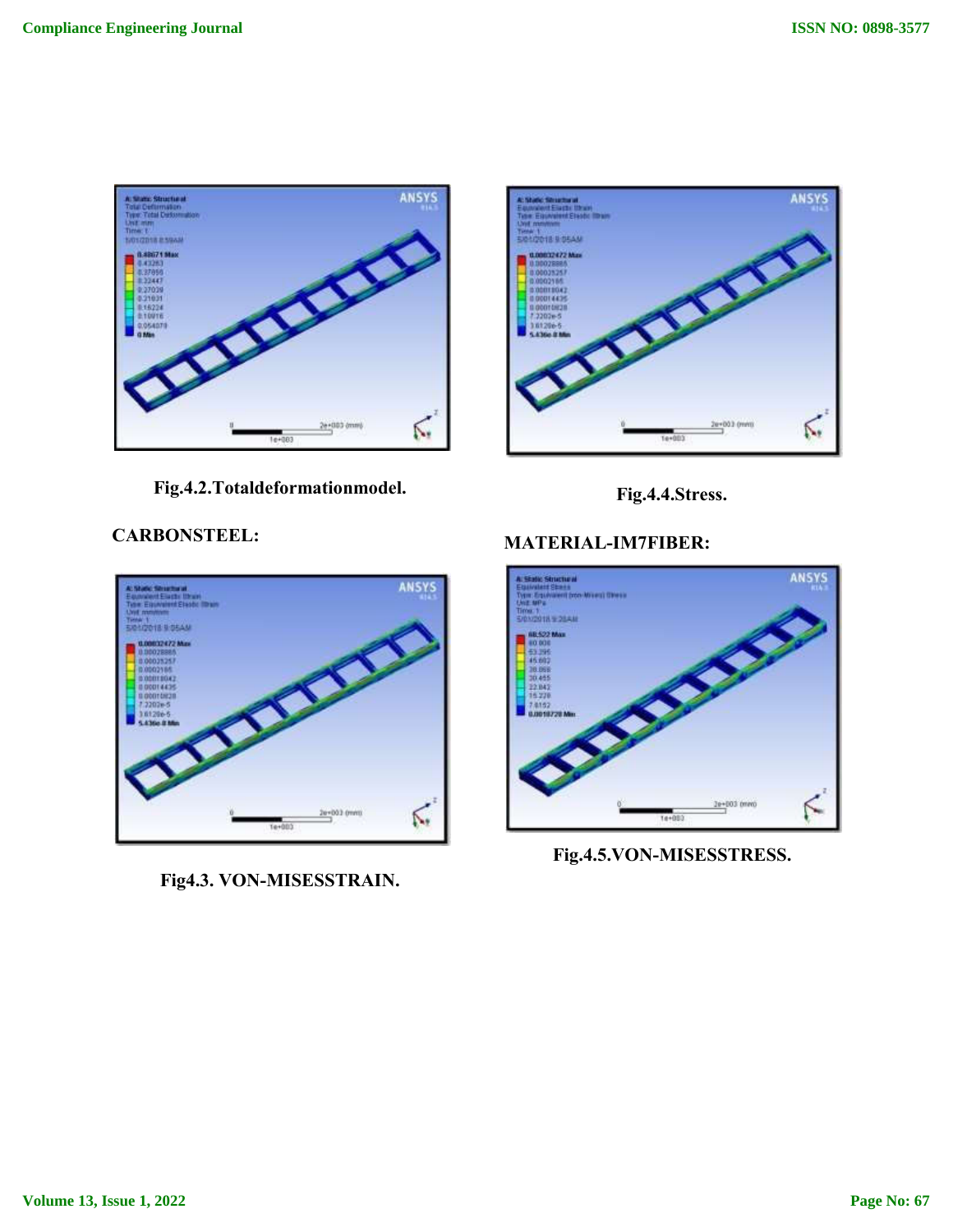

**Fig.4.6. VON-MISES** 

**STRAIN.LAYER STACKING 3**

**LAYERSSTUCTURALANA**

## **LYSIS:**

**MATERIAL-CARBONSTEEL:**



**Fig.4.7.Totaldeformationmodel.**



**Fig.4.8.StressinCARBONSTEEL.**



**Fig.4.9.Strainatcarbonsteel.**

# **LAYER STACKING 5 LAYERSSTUCTURALANA LYSIS:**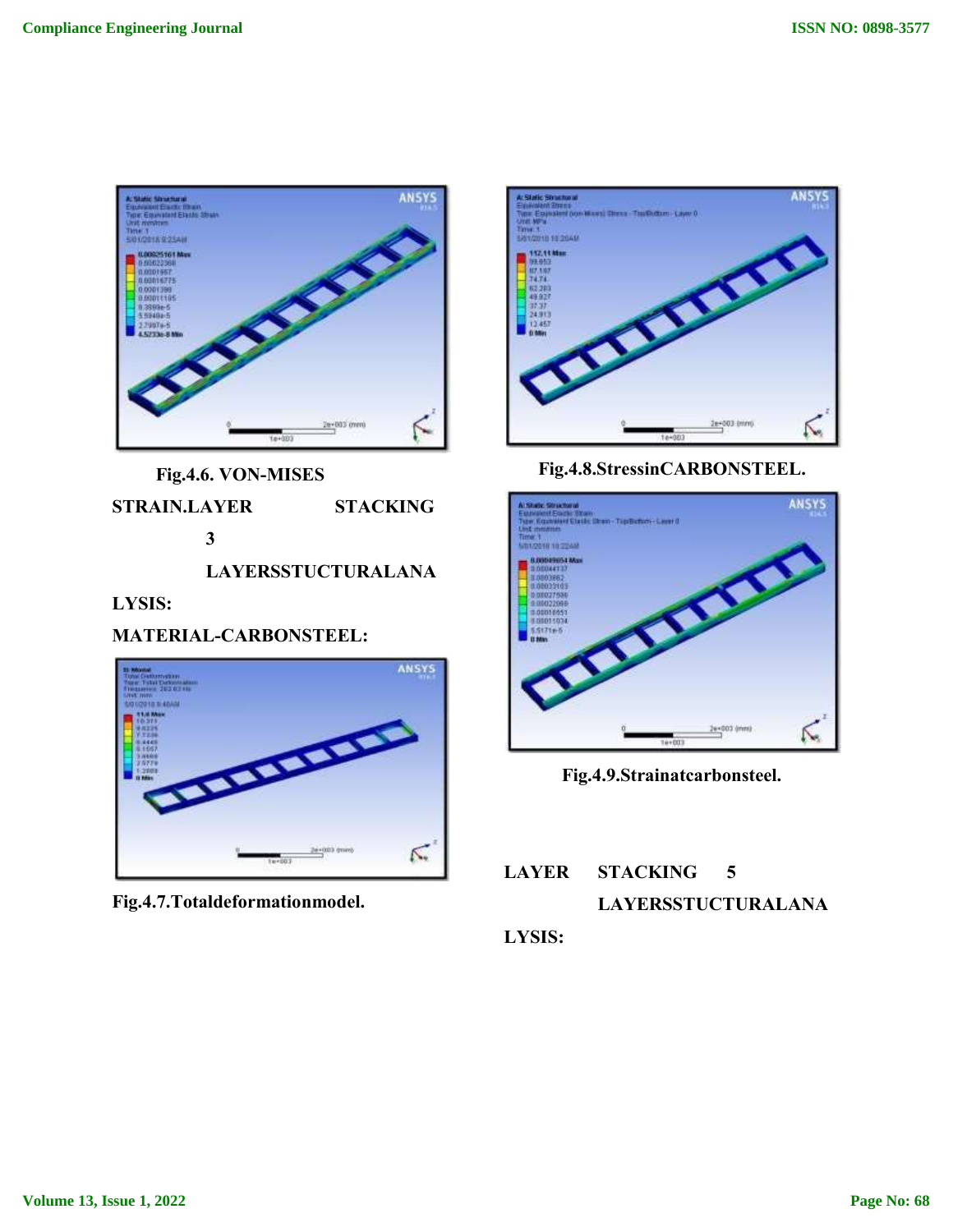

**Fig.4.10.Totaldeformationmodel.**



**Fig.4.11.Stress.**



**Fig.4.12.Strain.**

|             | High carbon steel Im / fiber |                | 997 Epoxy |
|-------------|------------------------------|----------------|-----------|
| Deformation |                              |                |           |
|             |                              | <b>TELESCO</b> | 1936      |
| -138        |                              | 0.00025163     | 00045458  |

**Fig.4.13.StructuralResults.**

|             | High carbon steel   Im7 fiber |       | 997 Epoxy |
|-------------|-------------------------------|-------|-----------|
| Deformation | 33476                         |       | 4,8878    |
| Stress      | <b>State</b>                  | 60.07 | 揃节        |
| Strain      |                               |       | 이번 10061  |

**Fig.4.14.FOR3LAYERSSTRUCTU RALANALYSIS.**

|             | High carbon steel Im7 fiber |                | 997 Epoxy  |
|-------------|-----------------------------|----------------|------------|
| Deformation | 3.4153                      | 1.7998         | 5.03       |
| Stress      | 109.68                      | 10. D<br>an an | 男月         |
| Strain      | 0.00047017                  | 0 00038594     | 0.00069272 |

# **Fig.4.15.FOR5LAYERSSTRUCTU RALANALYSIS. 5. CONCLUSION:**

Presently steel is usedforchassis.In thisproject, it is modified with using materialsIM7Fiberand997Epoxy.Thestructur alandModalevaluationisachievedatthechassis